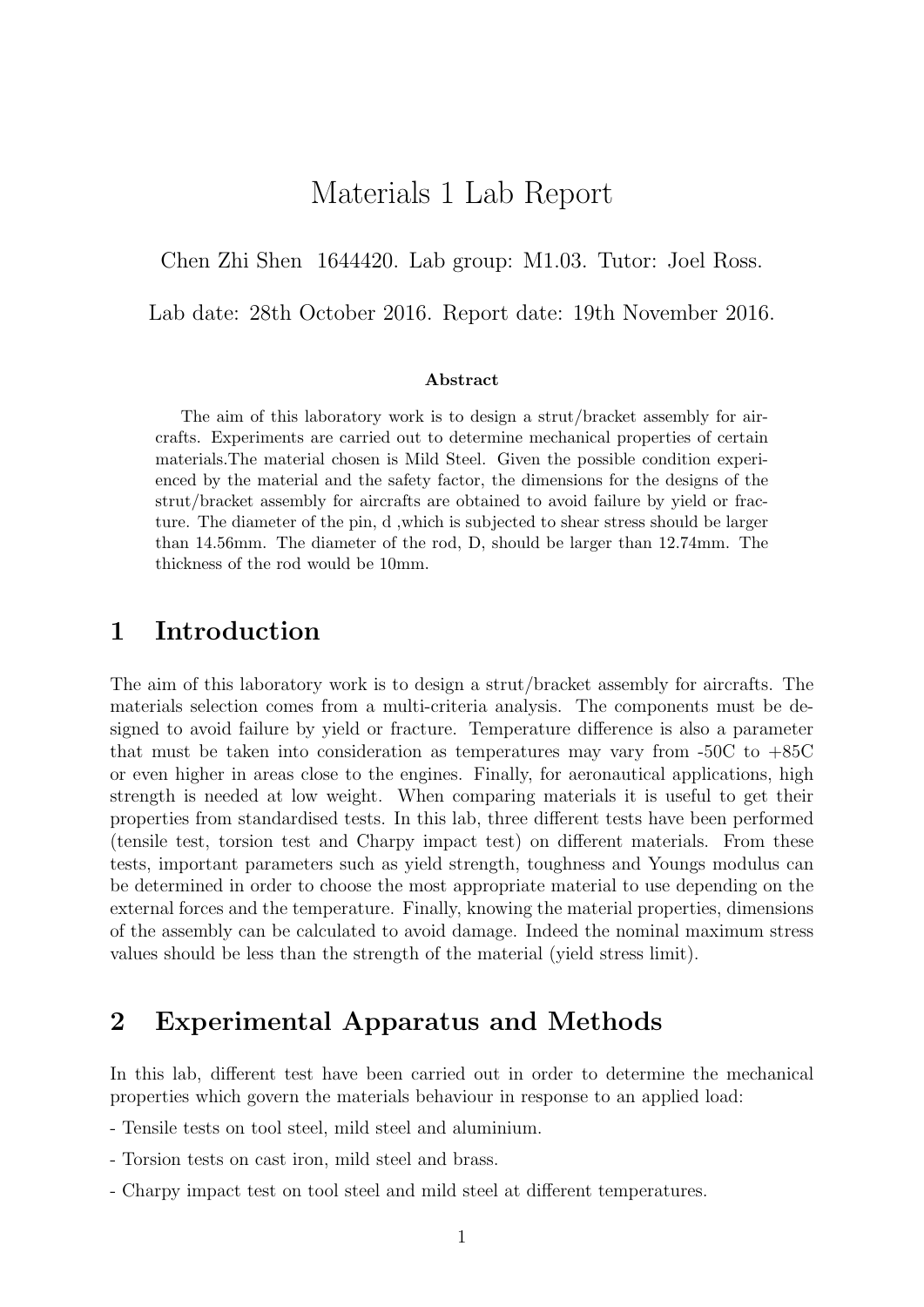#### 2.1 Tensile Testing

Tensile test involve pulling a specimen apart and are used to not only produce stress-strain curve but also to ascertain several mechanical properties that are useful in design such as the yield strength, the modulus of elasticity and the breaking stress of a material. The specimen is placed in a pair of grips and a load cell measures the applied force to elongate the specimen. An extensometer attached on the specimen is used to measure accurately the sample elongation excluding the deformation of the machine.

#### 2.2 Torsion Testing

Torsion tests, which are a variation of pure shear tests, involve twisting a specimen whereby the torsional force produces a rotational motion. They will focus on the effects of shear but still enable us to calculate the toughness of a material, the yield shear strength, the shear modulus and understand how fracture occurs in terms of energy. The specimen is placed in between a pair of hexagonal grips. A torsional force is applied by rotating the handwheel until failure. The torque is recorded in function of the rotation angle.

#### 2.3 Charpy impact Testing

Charpy impact tester is used to measure the impact toughness of a material. A notch is cut into the sample, it acts as a stress concentration and a starting point for the fracture. A swinging pendulum hammer is held in place with an electromagnet. When the current in the electromagnet is turned off, the pendulum swings down and breaks the sample. The amount of energy absorbed by the sample is calculated from the maximum swing angles of the pendulum before and after impact.

# 3 Results

### 3.1 Tensile Testing



Figure 1: Stress-Strain Curve( Mild Steel )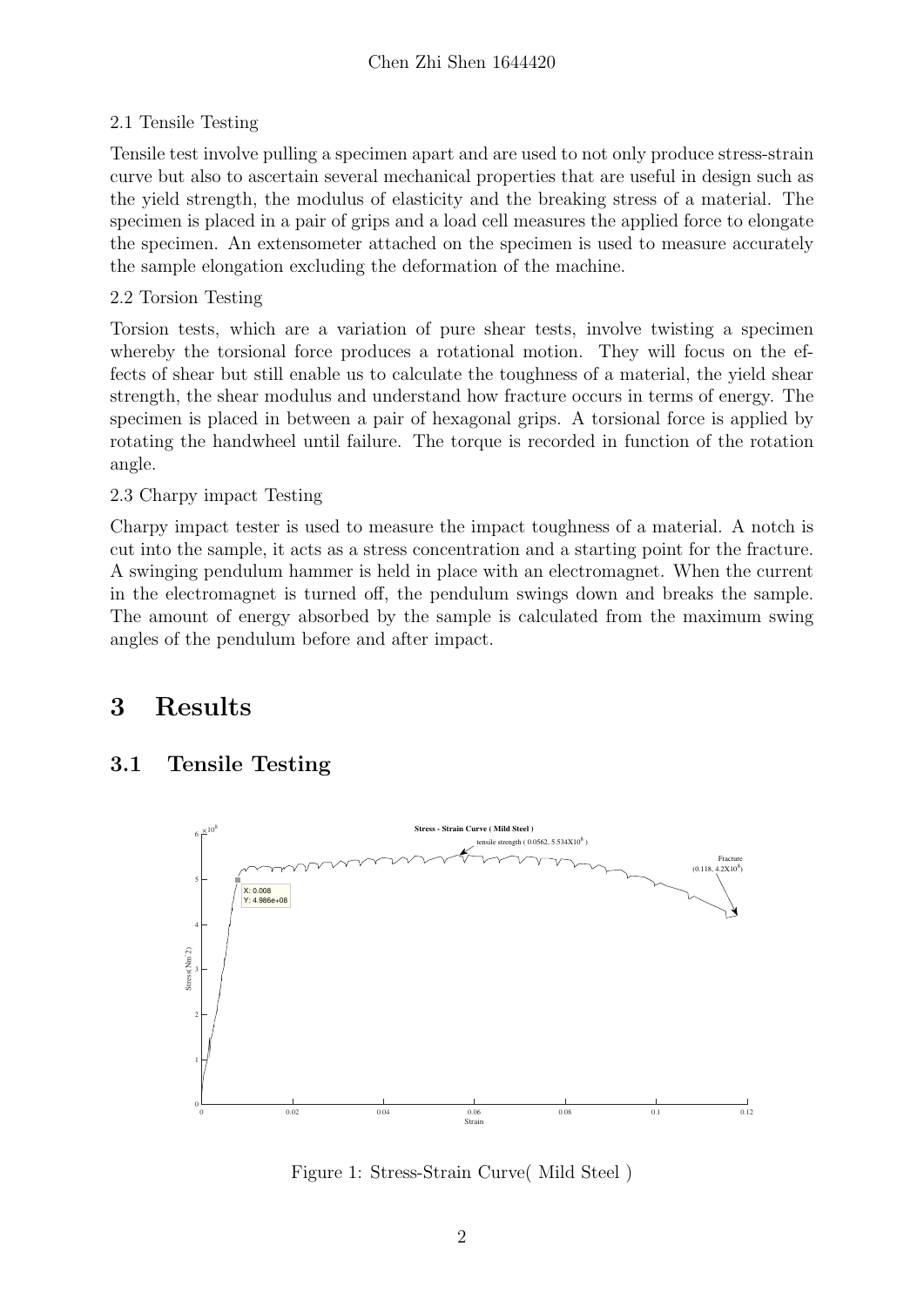$E=\frac{4.986X10^8}{0.008} = 62.3250GPa$  $\sigma_{yield} = \frac{2u}{e_{fail}}$  $\frac{2u}{e_{failure}}$  -  $\sigma_{tensile} = \frac{2 \times (5.9464 \times 10^7)}{0.118}$  -  $5.534 \times 10^8 = 454 MPa$ 

Toughness, u (area under graph) is calculated with trapezium rule in Matlab.

## 3.2 Torsion Testing

| <b>Shear Strain</b> | [MPa]<br><b>Shear Stress</b> |
|---------------------|------------------------------|
| $\overline{0}$      | 0                            |
| 0.08132780982       | 270.0720323                  |
| 0.1626556196        | 321.2761654                  |
| 0.2439834295        | 355.8091854                  |
| 0.3253112393        | 381.0540139                  |
| 0.4066390491        | 397.4869682                  |
| 0.4879668589        | 413.443605                   |
| 0.5692946687        | 422.2554791                  |
| 0.6506224786        | 433.4489408                  |
| 0.7319502884        | 442.9752911                  |
| 0.8132780982        | 450.5963714                  |
| 0.894605908         | 457.2648166                  |
| 0.9759337178        | 462.7424681                  |
| 1.057261528         | 468.2201195                  |
| 1.138589337         | 474.4122472                  |
| 1.219917147         | $477.50831\overline{11}$     |
| 1.301244957         | 483.4622801                  |
| 1.382572767         | 486.3201852                  |
| 1.463900577         | 492.0359954                  |
| 1.545228387         | 495.370218                   |
| 1.626556196         | 499.6570757                  |
| 1.707884006         | 502.7531395                  |
| 1.789211816         | 504.6584096                  |
| 1.870539626         | $507.51\overline{63147}$     |
| 1.951867436         | 509.8979023                  |
| 2.033195246         | 513.9466012                  |
| 2.114523055         | 516.8045063                  |
| 2.195850865         | 518.9479351                  |
| 2.277178675         | 520.1387289                  |
| 2.358506485         | 524.1874278                  |
| 2.439834295         | 527.2834917                  |
| 2.521162104         | 529.1887617                  |
| 2.602489914         | 531.0940318                  |
| 2.846473344         | 536.5716833                  |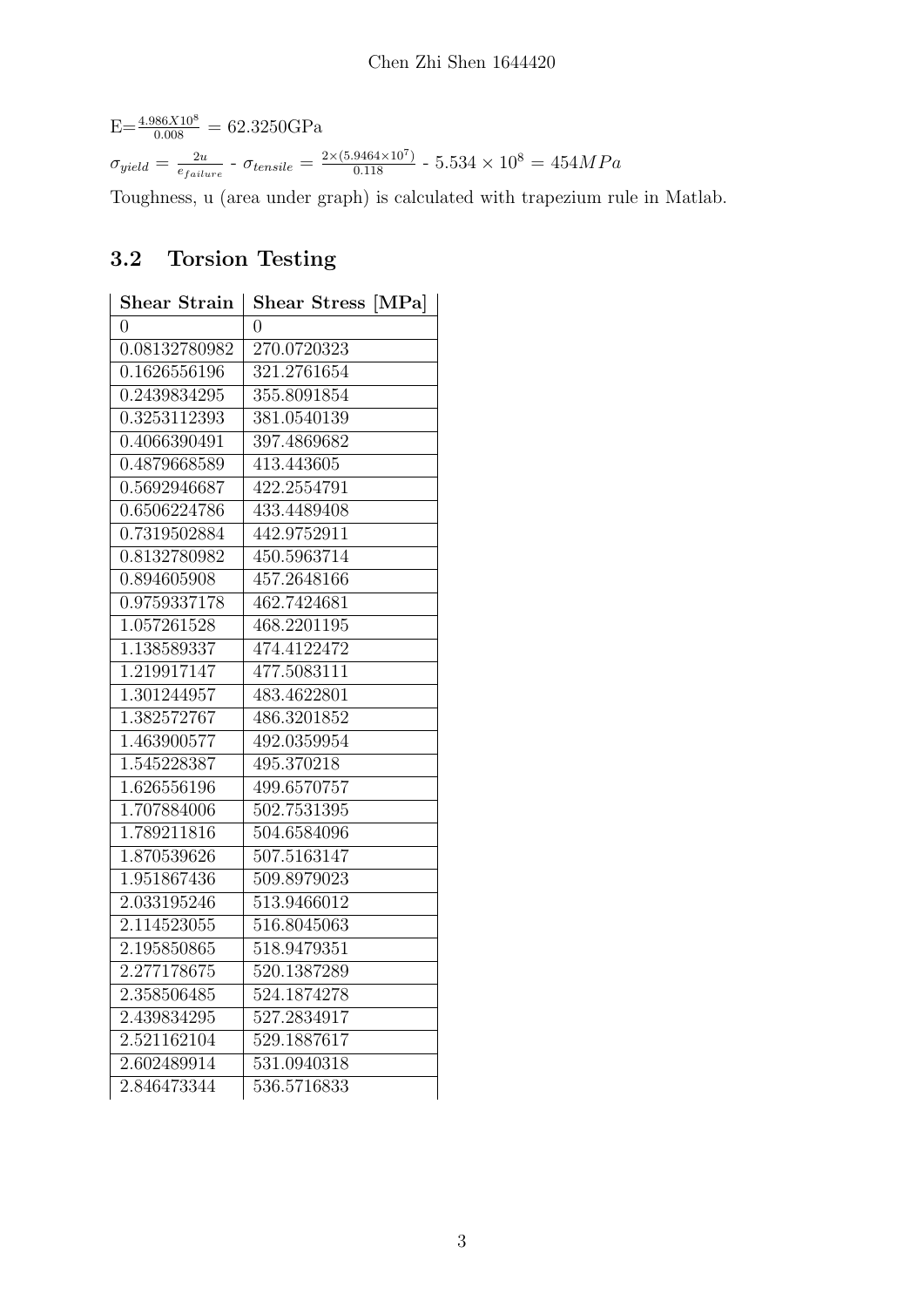

Figure 2: Shear Stress - Shear Strain Graph

 $G = \frac{270.1 \times 10^6}{0.08133} = 3.321 \text{GPa}$  $\tau_{yield} = \frac{2u}{e^{t-1}}$  $\frac{2u}{e_{failure}}$  -  $\tau_{tensile} = \frac{2 \times (1.338 \times 10^3)}{2.88}$  -  $538.7 = 390.5 MPa$ 

Tensile toughness, u (area under graph) is calculated with trapezium rule in Matlab.

### 3.3 Charpy Impact Testing

| Diameter(mm) | Temperature( $°C$ ) | Initial  | Final    | Energy     | Energy    |
|--------------|---------------------|----------|----------|------------|-----------|
|              |                     | Angle    | Angle    | Lost to    | Lost to   |
|              |                     | Position | Position | Friction   | Fracture  |
|              |                     | $\sim$   | (∘`      | and Air    | $\rm (J)$ |
|              |                     |          |          | Resistance |           |
|              |                     |          |          | J          |           |
| 3.31         |                     | 100      |          | 0.04       | 2.7       |
| 3.2          | $-76.4$             | 100      | 91       | 0.04       | 0.32      |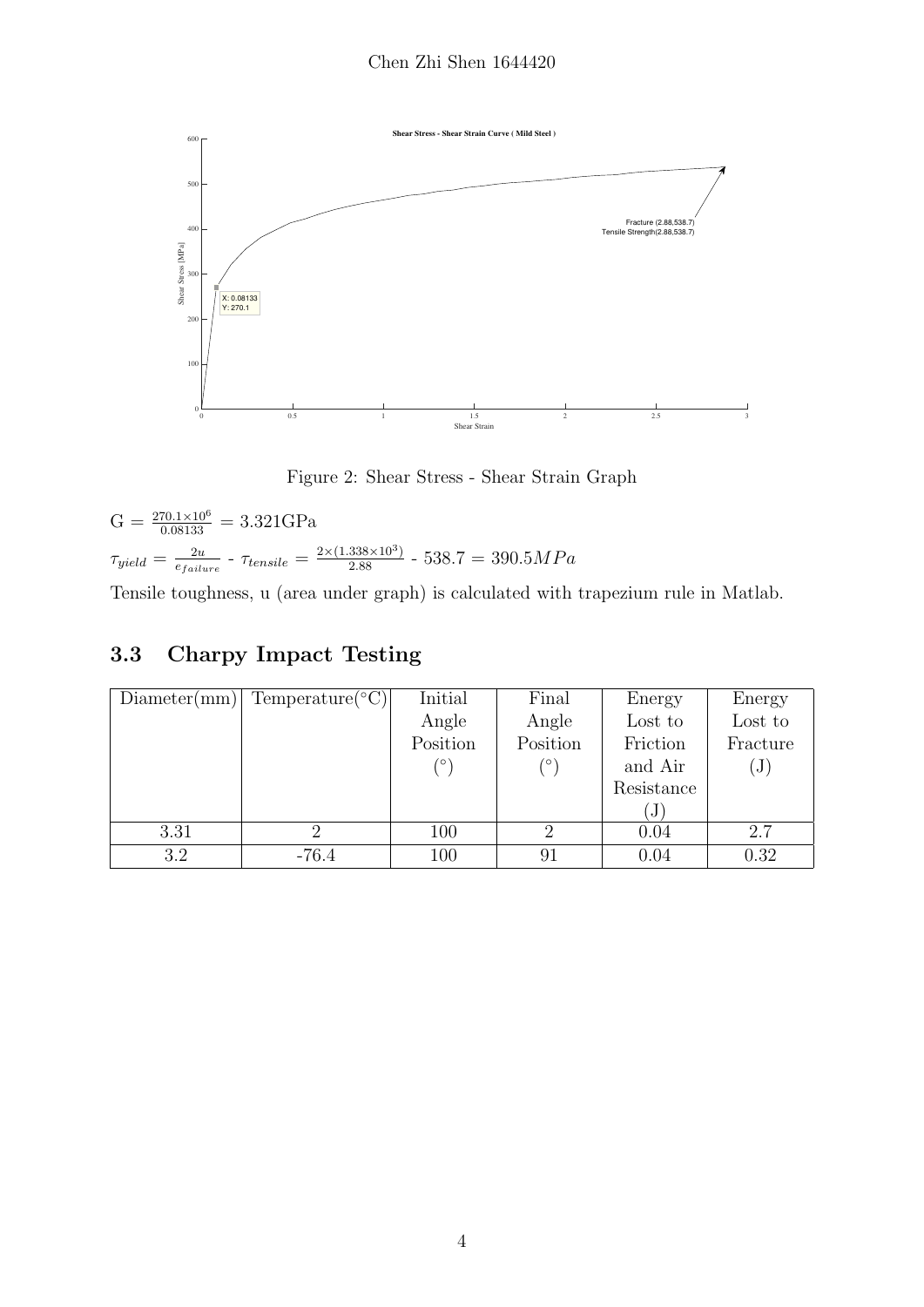### 3.4 Summary of results

| Table 1: Results from the Tensile Test |  |  |  |  |  |
|----------------------------------------|--|--|--|--|--|
|----------------------------------------|--|--|--|--|--|

| Material   | Yield Strength, $\sigma_Y(MPa)$ | Young Modulus, E (GPa) |
|------------|---------------------------------|------------------------|
| Tool Steel | 339.84                          | 73.781                 |
| Mild Steel | 510                             | 119.77                 |
| Aluminium  |                                 | 80                     |

| Material   | Toughness    | Shear                | Shear Modulus, G |
|------------|--------------|----------------------|------------------|
|            | $(MJm^{-3})$ | Yield, $\tau_Y(MPa)$ | GPa              |
| Cast Iron  | 8.62         | 103                  | 13.6             |
| Mild Steel | 1338         | 390.328              | 3.321            |
| Brass      | 163          | 357                  | 0.667            |

Table 2: Results from the Torsion Test

Table 3: Results from the Charpy Impact Test

| Material   | Specimen Temperature | Energy lost to Fracture $(J)$ |  |
|------------|----------------------|-------------------------------|--|
|            |                      |                               |  |
| Tool Steel | 21.3                 | 1.64                          |  |
|            | $-76.6$              | 0.12                          |  |
| Mild Steel | 23.0                 | 2.70                          |  |
|            | $-76.4$              | 0.32                          |  |

# 4 Discussion

### 4.1 Tensile Testing

Table 4: Theoretical values for the Tensile Test Materials[1–6]

| Material   | Yield Stength, $\sigma_Y(MPa)$ | Young Modulus, E (GPa) |
|------------|--------------------------------|------------------------|
| Tool Steel | 1650                           | 210                    |
| Mild Steel | -247                           | 200                    |
| Aluminium  | 7 - 11                         |                        |

According to the data obtained, Mild Steel seems to have the highest yield strength and Young's Modulus value. However, in comparison to the theoretical values, Tool Steel should have the highest yield strength among the three and similar Young's Modulus with Mild Steel. Overall, the data do not agree well with the theoretical value, so the result the data gave is not expected. During the application of tensile stress, the apparatus itself elongates relatively much to the specimen, which might have affected the data.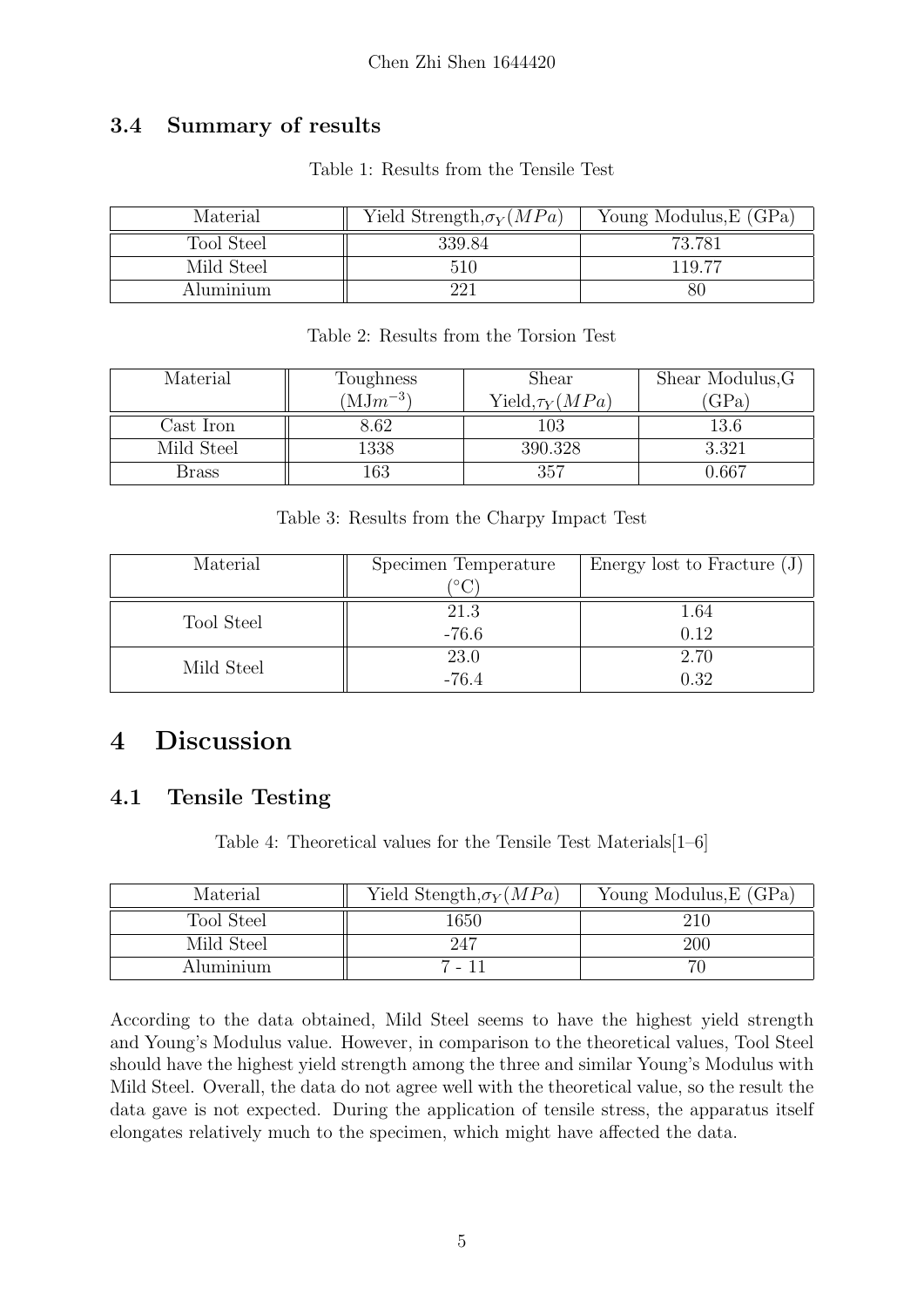#### 4.2 Torsion Testing

| Material     | Shear Yield, $\tau_Y(MPa)$ | Shear Modulus, G (GPa) |
|--------------|----------------------------|------------------------|
| Cast Iron    | $180 - 610$                |                        |
| Mild Steel   | 143.26                     | 80                     |
| <b>Brass</b> | 235                        | 40.                    |

Table 5: Theoretical value for the Torsion Test Materials[7–12]

Toughness is the energy required to break the material. The temperature of the specimen is warm after fracture at the break point. The yield shear stress and the shear modulus does not agree well with the theoretical value. Maybe the recording angle interval is too large, resulting in limited data collected and inaccuracy of calculations.

### 4.3 Charpy Impact Testing

Materials at low temperature seems to be more brittle than at high temperature. It takes lower energy to fracture the material at lower temperature.

#### 4.4 Materials Selection

For critical structural integrity, Mild Steel should be used. It has the highest yield strength, so it can withstand high stress before achieving plastic strain. It has high toughness so a lot of energy is required to fracture the material at normal temperature as shown in the Charpy Impact Test. Even at low temperature, it can accommodate more energy before fracture occurs than Tool Steel.

| Material         | Tool Steel | Mild Steel | <b>Brass</b> | Cast Iron | Aluminium |
|------------------|------------|------------|--------------|-----------|-----------|
| $Density(kgm-3)$ | 7715       | 7850       | 8400         | 7300      | 2700      |

Table 6: Density of Materials[5, 13–16]

The table above shows that all the materials' density are around the same range except for Aluminium. It is important to choose materials with low density so it does not have to support much of its own weight, Aluminium has the lowest density of all, which seems to be an optimum choice. However, its Young modulus value and yield strength is too low and is unsafe to use in building a structure. Criteria of a material such as strength, toughness and ductility is dominant in structural integrity. The material must be ductile so it does not fracture shortly after the point of yield strength. In the case of overload of stress, the material will show sign of plasticity and repair can be carried out.

#### 4.5 Design

 $\frac{F \times S_f}{\frac{\pi \times d^2}{4}} < \tau_Y$ ,  $d^2 > \frac{4F \times S_f}{\tau_Y \pi}$  $\frac{F \times S_f}{\tau_Y \pi}$ ,  $d^2 > \frac{4 \times 5 \times 10^4 \times 1.3}{390.328 \times 10^6 \pi}$  $\frac{4 \times 5 \times 10^4 \times 1.3}{390.328 \times 10^6 \pi}$ ,  $d > 14.56$ mm  $\frac{F \times S_f}{\frac{\pi \times D^2}{4}} < \sigma_Y$ ,  $D^2 > \frac{4F \times S_f}{\sigma_Y \pi}$  $\frac{F \times S_f}{\sigma_Y \pi}$ ,  $D^2 > \frac{4 \times 5 \times 10^4 \times 1.3}{510 \times 10^6 \pi}$  $\frac{5 \times 10^4 \times 1.3}{510 \times 10^6 \pi}$ ,  $D > 12.74$ mm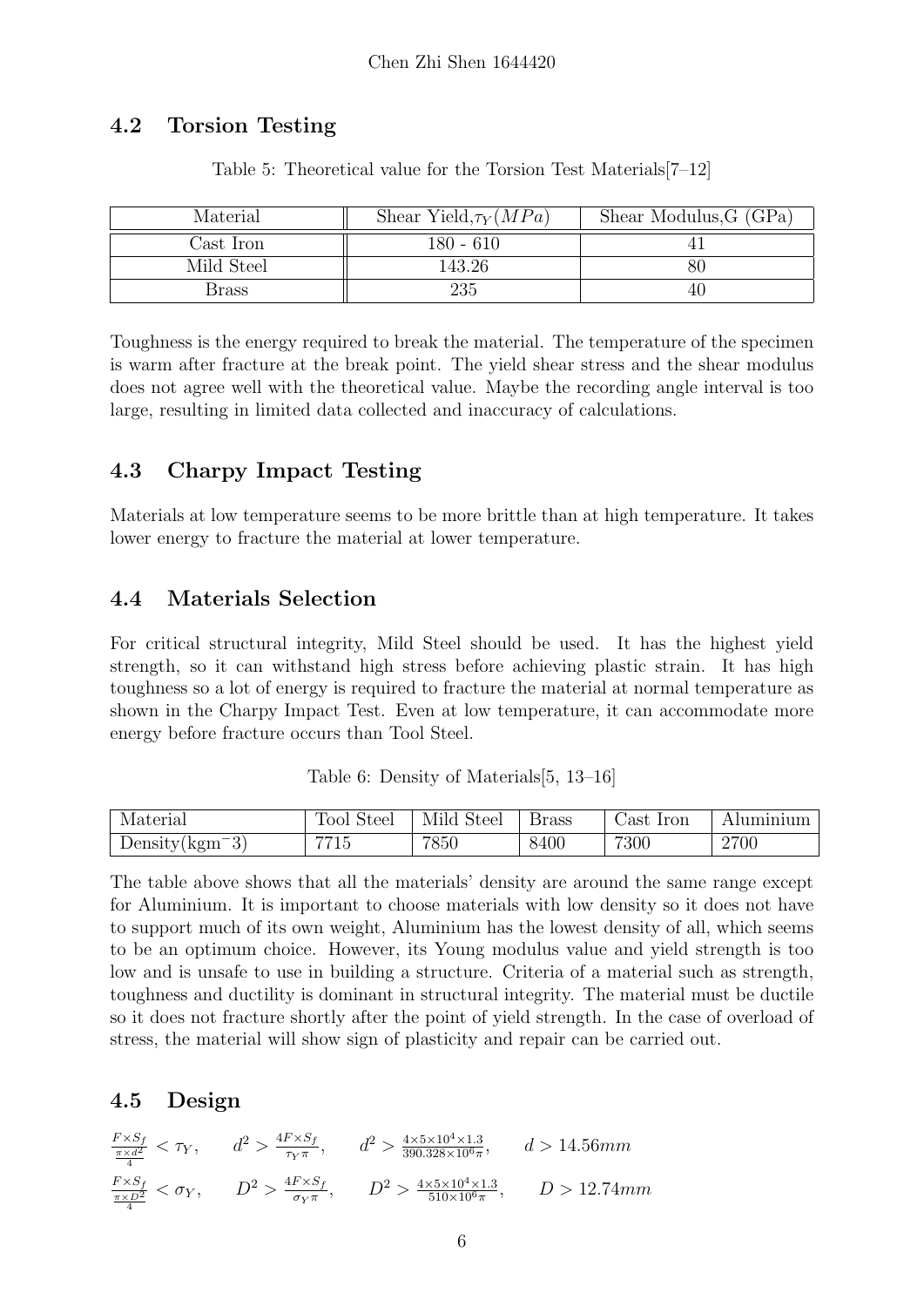## 5 Conclusions

Tensile Test, Torsion Test, Charpy Impact Test are carried out on Tool Steel, Mild Steel, Aluminium, Cast Iron, Brass. Data are collected from experiment and analyzed and calculated to provide the mechanical properties of the materials involved. The most suitable metal selected according to the mechanical properties is Mild Steel. Given the possible condition experienced by the material and the safety factor, the dimensions for the designs of the strut/bracket assembly for aircrafts are obtained. The diameter of the pin, d ,which is subjected to shear stress should be larger than 14.56mm. The diameter of the rod, D, should be larger than 12.74mm. The thickness of the rod would be 10mm.The values in the design are to avoid possible failure by yield or fracture. If theoretical values are taken into consideration, it shows that Tool Steel would be the most suitable material for structural integrity due to its high yield strength, relatively low density, and high Young Modulus value. This shows possible inaccuracy with the experiment as the data do not correspond well with the theoretical values.

# References

- [1] Material: Tool steel. https://www.memsnet.org/material/toolsteel/, . Accessed: 2016-11-04.
- [2] Carbon steel wikipedia. https://en.wikipedia.org/wiki/Carbon\_steel, . Accessed: 2016-11-04.
- [3] Aluminium wikipedia. https://en.wikipedia.org/wiki/Aluminium, . Accessed: 2016-11-04.
- [4] Aisi type h13 hot work tool steel. http://www.matweb.com/search/datasheet\_ print.aspx?matguid=e30d1d1038164808a85cf7ba6aa87ef7, . Accessed: 2016-11- 04.
- [5] Ultimate tensile strength wikipedia. https://en.wikipedia.org/wiki/Ultimate\_ tensile\_strength, . Accessed: 2016-11-04.
- [6] Aluminium wikipedia. https://en.wikipedia.org/wiki/Aluminium, . Accessed: 2016-11-04.
- [7] Modulus of rigidity. http://www.engineeringtoolbox.com/modulus-rigidity-d\_ 946.html, . Accessed: 2016-11-04.
- [8] Properties of metals. http://www.roymech.co.uk/Useful\_Tables/Matter/prop\_ metals.htm, . Accessed: 2016-11-04.
- [9] Modulus of rigidity engineering toolbox. www.engineeringtoolbox.com/ modulus-rigidity-d\_946.html, . Accessed: 2016-11-04.
- [10] Grey cast iron :: Makeitfrom.com. http://www.makeitfrom.com/ material-properties/Grey-Cast-Iron, . Accessed: 2016-11-04.
- [11] Shear strength wikipedia. https://en.wikipedia.org/wiki/Shear\_strength, . Accessed: 2016-11-04.